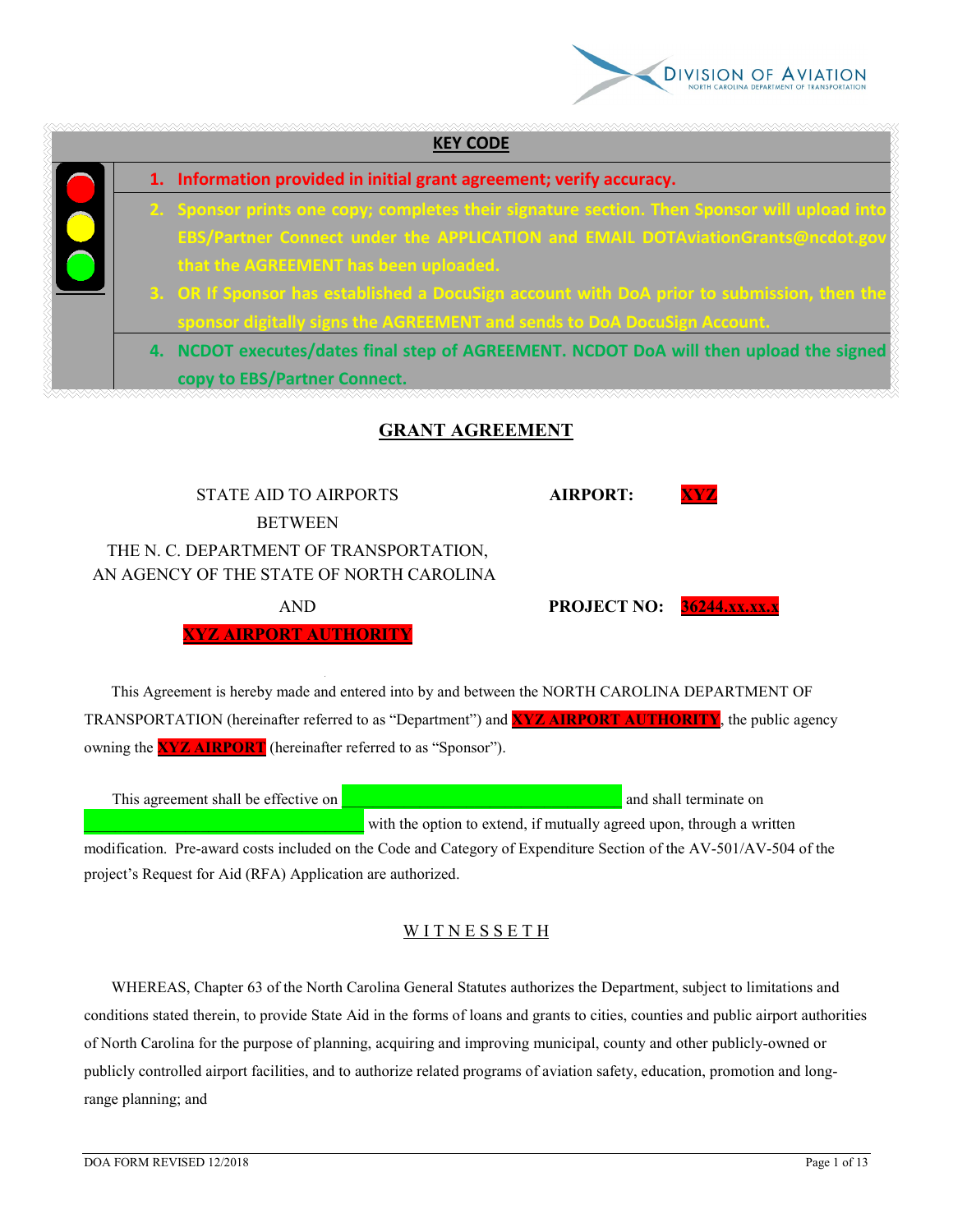WHEREAS, the Sponsor has made a formal application dated **\_\_\_\_\_\_\_\_\_** *(insert month, day and year)* to the Division of Aviation ("Division") for State Financial Aid/State Transportation Improvement Program (STIP)/Economic Development funds for the **XYZ AIRPORT**; and

WHEREAS, a grant in the amount of **\$XXX,XXX**, as allocated on the attached cover letter (if applicable), not to exceed **XX percent** of the final, eligible project costs of **\$XXX,XXX** subject to the conditions and limitations herein; and

 WHEREAS, the Agreement of State Financial Aid/State Transportation Improvement Program (STIP)/Economic **Development** funds will be used for the following approved project:

# **PROJECT DESCRIPTION**

WHEREAS, pursuant to NC GS 63-68 (2), using **XX** percent (XX%) of state funding the Division may, in its discretion, conduct safety projects or programs to improve the safety and planning of the air transportation system.

NOW THEREFORE, the Sponsor and the Division of Aviation ("Division") do mutually hereby agree as follows:

 1) Work performed under this Agreement shall conform to the approved project description. Any amendments to or modification of the scope and terms of this Agreement shall be in the form of a modified grant mutually executed by the Sponsor and the Department, except that an extension of time and/or a reallocation of funds within the approved budget may be granted by the Division by written notice to the Sponsor. Any changes to the scope, amount, or fees with this grant agreement without first consulting your Airport Project Manager could be found ineligible.

 2) The Sponsor agrees to comply and assures the compliance by each of its third party contractors and subrecipients at any tier, with the provisions of G.S. § 143-59.2, "Certain vendors prohibited from contracting with State." G.S. § 133-32 and Executive Order 024 prohibit the offer to, or acceptance by, any State Employee of any gift from anyone with a contract with the State, or from any person seeking to do business with the State. By execution of any response in this Agreement, you attest, for your entire organization and its employees or agents that you are not aware that any such gift has been offered, accepted or promised by any employees of your organization. This prohibition covers those vendors and contractors who:

- (1) have a contract with a governmental agency; or
- (2) have performed under such a contract within the past year; or
- (3) anticipate bidding on such a contract in the future.

 3) The Sponsor certifies that it has adhered to all applicable laws, regulations, and procedures in the application for and the Sponsor's approval of the Agreement.

 4) The Sponsor agrees to comply with the "Sponsor's Assurances" contained as a part of this Agreement. The Sponsor shall be liable to the Department for the return of all grant monies received in the event of a material breach of the Sponsor's Assurances or this Agreement.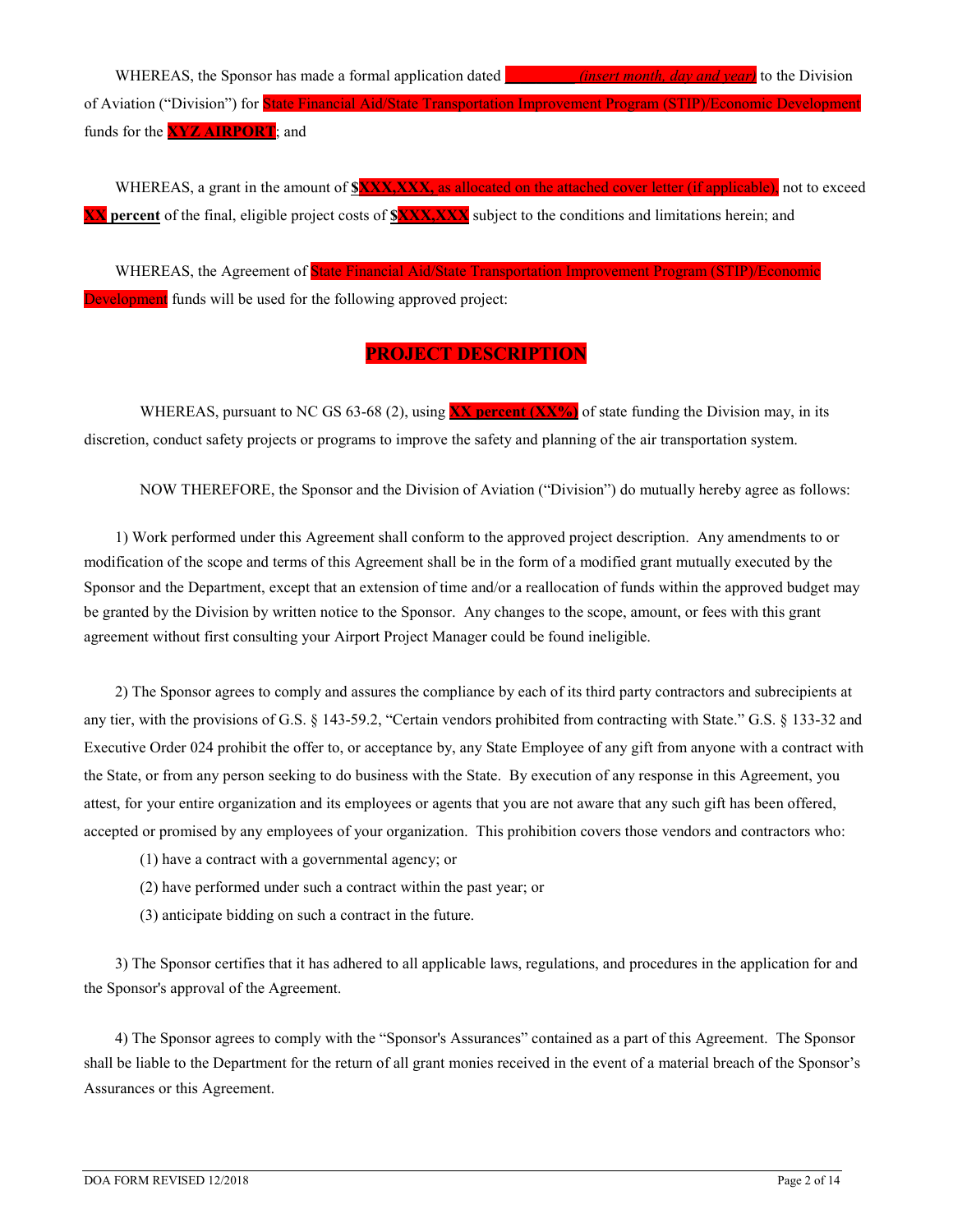5) The Sponsor agrees to adhere to the standards and procedures contained in the *North Carolina Airports Program Guidance Handbook*.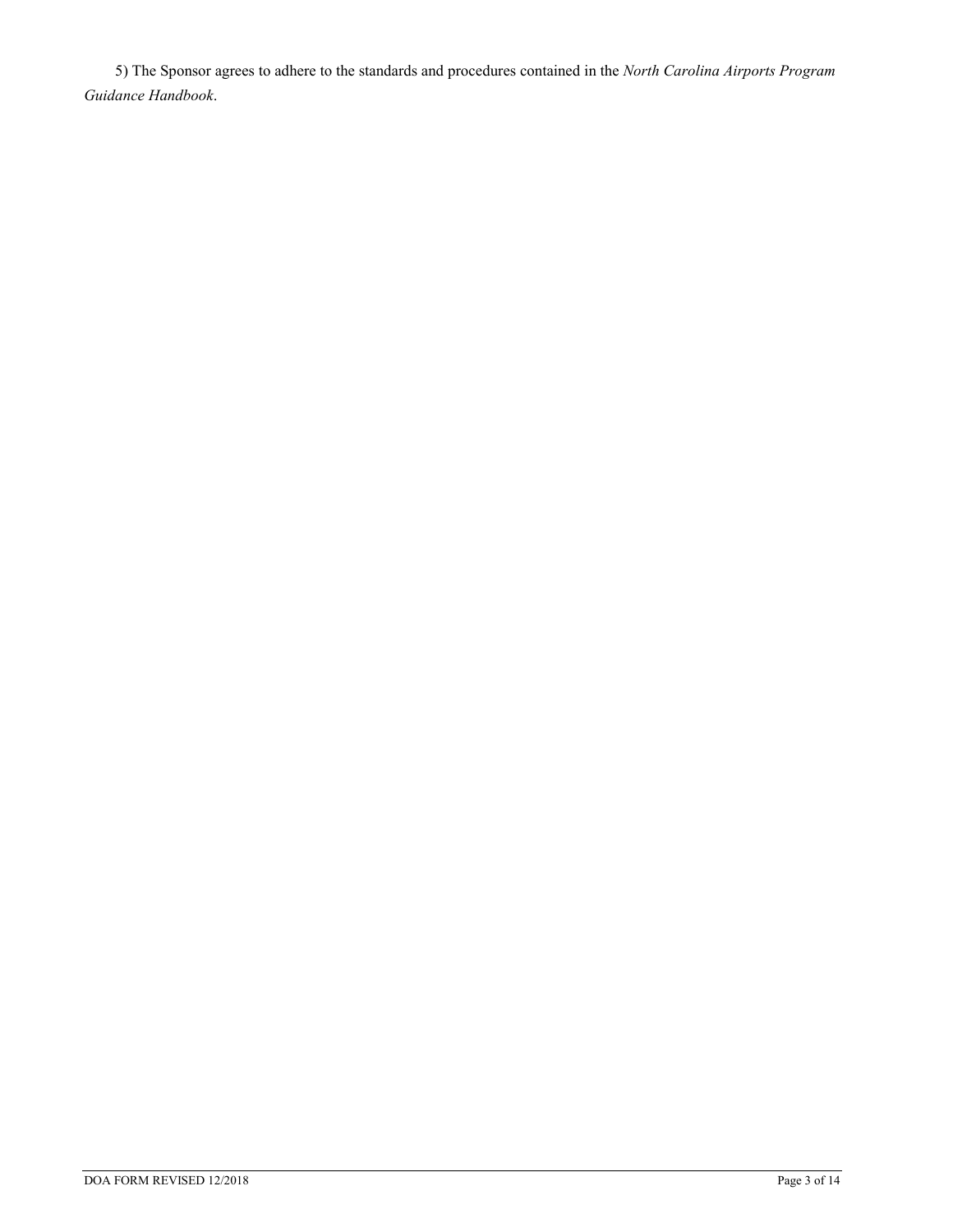#### **APPENDIX A6.4.1**

## **TITLE VI CLAUSES FOR COMPLIANCE WITH NONDISCRIMINATION REQUIREMENTS**

During the performance of this contract, the contractor, for itself, its assignees, and successors in interest (hereinafter referred to as the "contractor") agrees as follows:

- 1. **Compliance with Regulations**: The contractor (hereinafter includes consultants) will comply with the Title VI List of Pertinent Nondiscrimination Acts and Authorities, as they may be amended from time to time, which are herein incorporated by reference and made a part of this contract.
- 2. **Nondiscrimination**: The contractor, with regard to the work performed by it during the contract, will not discriminate on the grounds of race, color, or national origin in the selection and retention of subcontractors, including procurements of materials and leases of equipment. The Contractor will not participate directly or indirectly in the discrimination prohibited by the Nondiscrimination Acts and Authorities, including employment practices when the contract covers any activity, project, or program set forth in Appendix B of 49 CFR Part 21.
- 3. **Solicitations for Subcontracts, Including Procurements of Materials and Equipment**: In all solicitations, either by competitive bidding, or negotiation made by the contractor for work to be performed under a subcontract, including procurements of materials, or leases of equipment, each potential subcontractor or supplier will be notified by the contractor of the contractor's obligations under this contract and the Nondiscrimination Acts and Authorities on the grounds of race, color, or national origin.
- 4. **Information and Reports**: The contractor will provide all information and reports required by the Acts, the Regulations, and directives issued pursuant thereto and will permit access to its books, records, accounts, other sources of information, and its facilities as may be determined by the sponsor or the Federal Aviation Administration to be pertinent to ascertain compliance with such Nondiscrimination Acts and Authorities and instructions. Where any information required of a contractor is in the exclusive possession of another who fails or refuses to furnish the information, the Contractor will so certify to the sponsor or the Federal Aviation Administration, as appropriate, and will set forth what efforts it has made to obtain the information.
- 5. **Sanctions for Noncompliance**: In the event of a contractor's noncompliance with the Non discrimination provisions of this contract, the sponsor will impose such contract sanctions as it or the Federal Aviation Administration may determine to be appropriate, including, but not limited to:
	- a. Withholding payments to the contractor under the contract until the contractor complies; and/or
	- b. Cancelling, terminating, or suspending a contract, in whole or in part.
- **6. Incorporation of Provisions**: The Contractor will include the provisions of paragraphs one through six in every subcontract, including procurements of materials and leases of equipment, unless exempt by the Acts, the Regulations and directives issued pursuant thereto. The contractor will take action with respect to any subcontract or procurement as the Recipient or the FAA may direct as a means of enforcing such provisions including sanctions for noncompliance. Provided, that if the contractor becomes involved in, or is threatened with litigation by a subcontractor, or supplier because of such direction, the contractor may request the Recipient to enter into any litigation to protect the interests of the Recipient. In addition, the Contractor may request the United States to enter into the litigation to protect the interests of the United States.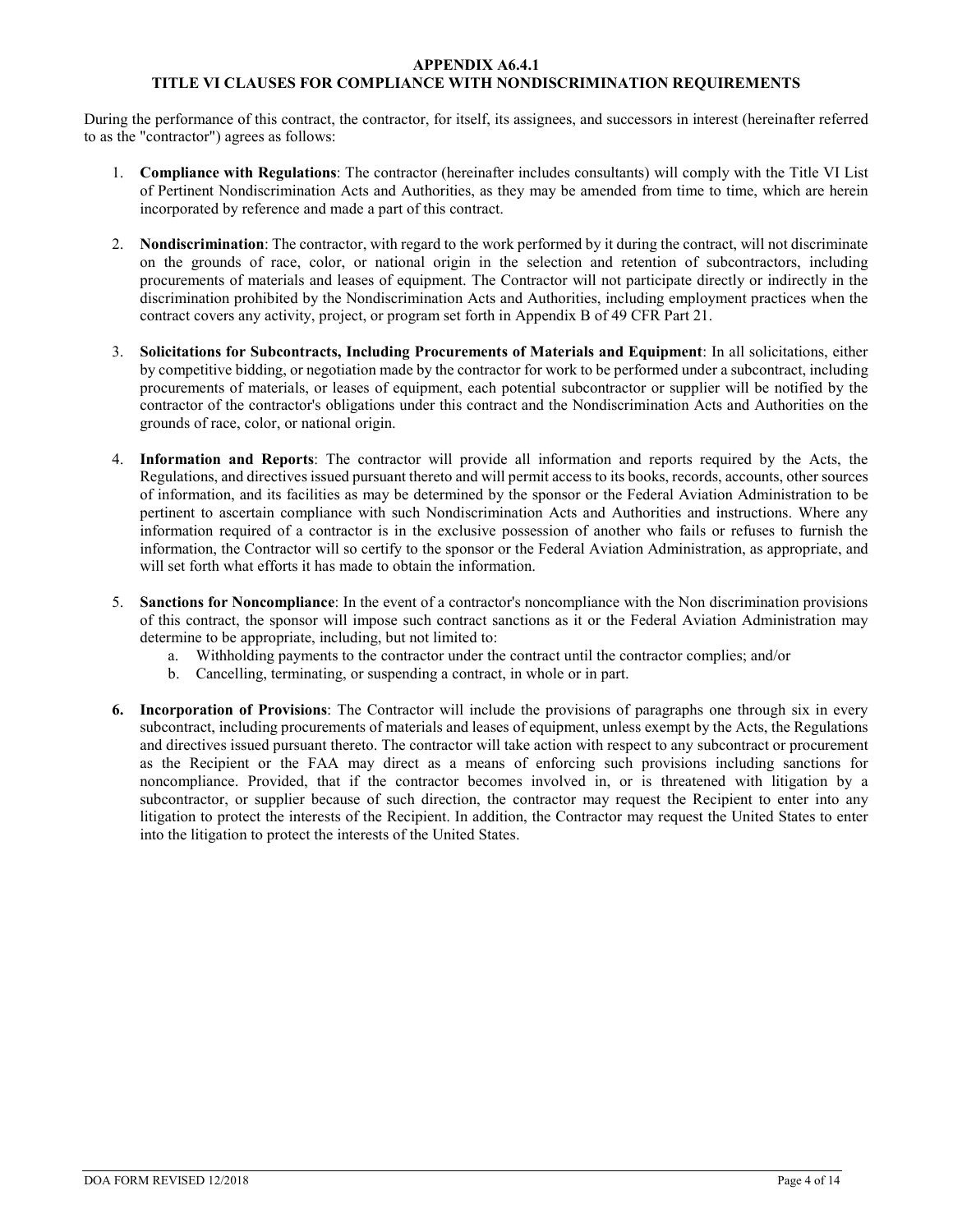#### **APPENDIX A6.4.2 TITLE VI CLAUSES FOR DEEDS TRANSFERRING UNITED STATES PROPERTY**

The following clauses will be included in deeds effecting or recording the transfer of real property, structures, or improvements thereon, or granting interest therein from the United States pursuant to the provisions of the Standard Title VI/Nondiscrimination Assurances.

NOW, THEREFORE, the Federal Aviation Administration as authorized by law and upon the condition that the *North Carolina Department of Transportation (NCDOT)* will accept title to the lands and maintain the project constructed thereon in accordance with the *North Carolina General Assembly*, for the (Airport Improvement Program or other program for which land is transferred), and the policies and procedures prescribed by the Federal Aviation Administration of the U.S. Department of Transportation in accordance and in compliance with all requirements imposed by Title 49, Code of Federal Regulations, U.S. Department of Transportation, Subtitle A, Office of the Secretary, Part 21, Nondiscrimination in Federally-assisted programs of the U.S Department of Transportation pertaining to and effectuating the provisions of Title VI of the Civil Rights Act of 1964 (78 Stat. 252; 42 U.S.C. § 2000d to 2000d-4), does hereby remise, release, quitclaim and convey unto the *NCDOT* all the right, title and interest of the U.S. Department of Transportation/Federal Aviation Administration in and to said lands described in **(Exhibit A attached hereto or other exhibit describing the transferred property**) and made a part hereof.

### **(HABENDUM CLAUSE)**

**TO HAVE AND TO HOLD** said lands and interests therein unto the *North Carolina Department of Transportation (NCDOT)* and its successors forever, subject, however, to the covenants, conditions, restrictions and reservations herein contained as follows, which will remain in effect for the period during which the real property or structures are used for a purpose for which Federal financial assistance is extended or for another purpose involving the provision of similar services or benefits and will be binding on the *NCDOT*, its successors and assigns.

The *NCDOT*, in consideration of the conveyance of said lands and interests in lands, does hereby covenant and agree as a covenant running with the land for itself, its successors and assigns, that (1) no person will on the grounds of race, color, or national origin, be excluded from participation in, be denied the benefits of, or be otherwise subjected to discrimination with regard to any facility located wholly or in part on, over, or under such lands hereby conveyed [,] [and]\* (2) that the *NCDOT* will use the lands and interests in lands and interests in lands so conveyed, in compliance with all requirements imposed by or pursuant to Title 49, Code of Federal Regulations, U.S. Department of Transportation, Subtitle A, Office of the Secretary, Part 21, Nondiscrimination in Federally-assisted programs of the U.S. Department of Transportation, Effectuation of Title VI of the Civil Rights Act of 1964, and as said Regulations and Acts may be amended [, and (3) that in the event of breach of any of the above-mentioned nondiscrimination conditions, the Department will have a right to enter or re-enter said lands and facilities on said land, and that above described land and facilities will thereon revert to and vest in and become the absolute property of the U.S. Department of Transportation and its assigns as such interest existed prior to this instruction].\*

(\*Reverter clause and related language to be used only when it is determined that such a clause is necessary in order to make clear the purpose of Title VI.)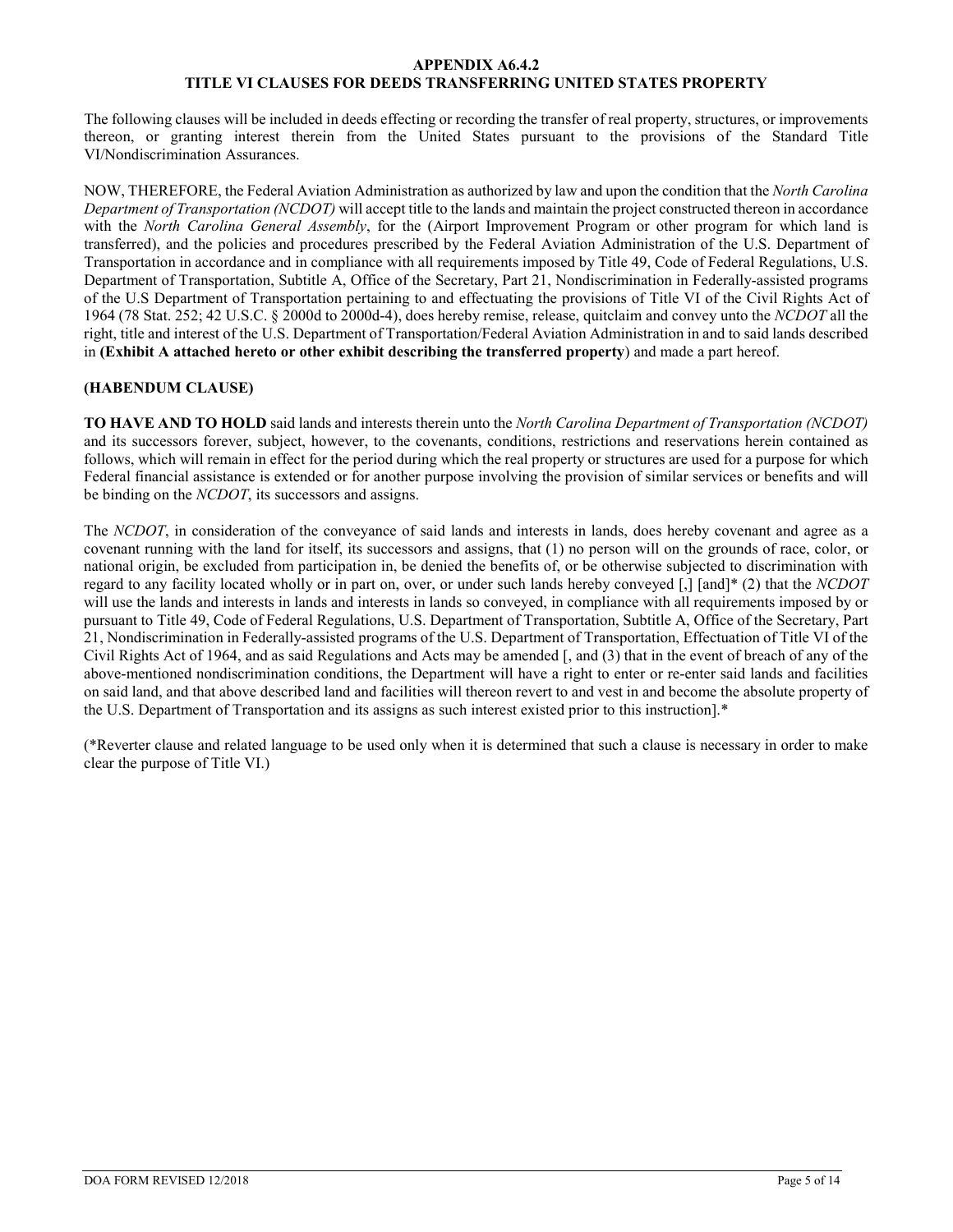#### **APPENDIX A6.4.3 TITLE VI CLAUSES FOR TRANSFER OF REAL PROPERTY ACQUIRED OR IMPROVED UNDER THE ACTIVITY, FACILITY, OR PROGRAM**

The following clauses will be included in deeds, licenses, leases, permits, or similar instruments entered into by the *North Carolina Department of Transportation (NCDOT)* pursuant to the provisions of the Standard Title VI/Nondiscrimination Assurances:

A. The (grantee, lessee, permittee, etc. as appropriate) for himself/herself, his/her heirs, personal representatives, successors in interest, and assigns, as a part of the consideration hereof, does hereby covenant and agree [in the case of deeds and leases add "as a covenant running with the land"] that:

In the event facilities are constructed, maintained, or otherwise operated on the property described in this (deed, license, lease, permit, etc.) for a purpose for which a Federal Aviation Administration activity, facility, or program is extended or for another purpose involving the provision of similar services or benefits, the (grantee, licensee, lessee, permittee, etc.) will maintain and operate such facilities and services in compliance with all requirements imposed by the Nondiscrimination Acts and Regulations listed in the Pertinent List of Nondiscrimination Authorities (as may be amended) such that no person on the grounds of race, color, or national origin, will be excluded from participation in, denied the benefits of, or be otherwise subjected to discrimination in the use of said facilities.

- B. With respect to licenses, leases, permits, etc., in the event of breach of any of the above Nondiscrimination covenants, the *NCDOT* will have the right to terminate the (lease, license, permit, etc.) and to enter, re-enter, and repossess said lands and facilities thereon, and hold the same as if the (lease, license, permit, etc.) had never been made or issued.\*
- C. With respect to a deed, in the event of breach of any of the above Nondiscrimination covenants, the *NCDOT* will have the right to enter or re-enter the lands and facilities thereon, and the above described lands and facilities will there upon revert to and vest in and become the absolute property of the *NCDOT* and its assigns.\*

(\*Reverter clause and related language to be used only when it is determined that such a clause is necessary to make clear the purpose of Title VI.)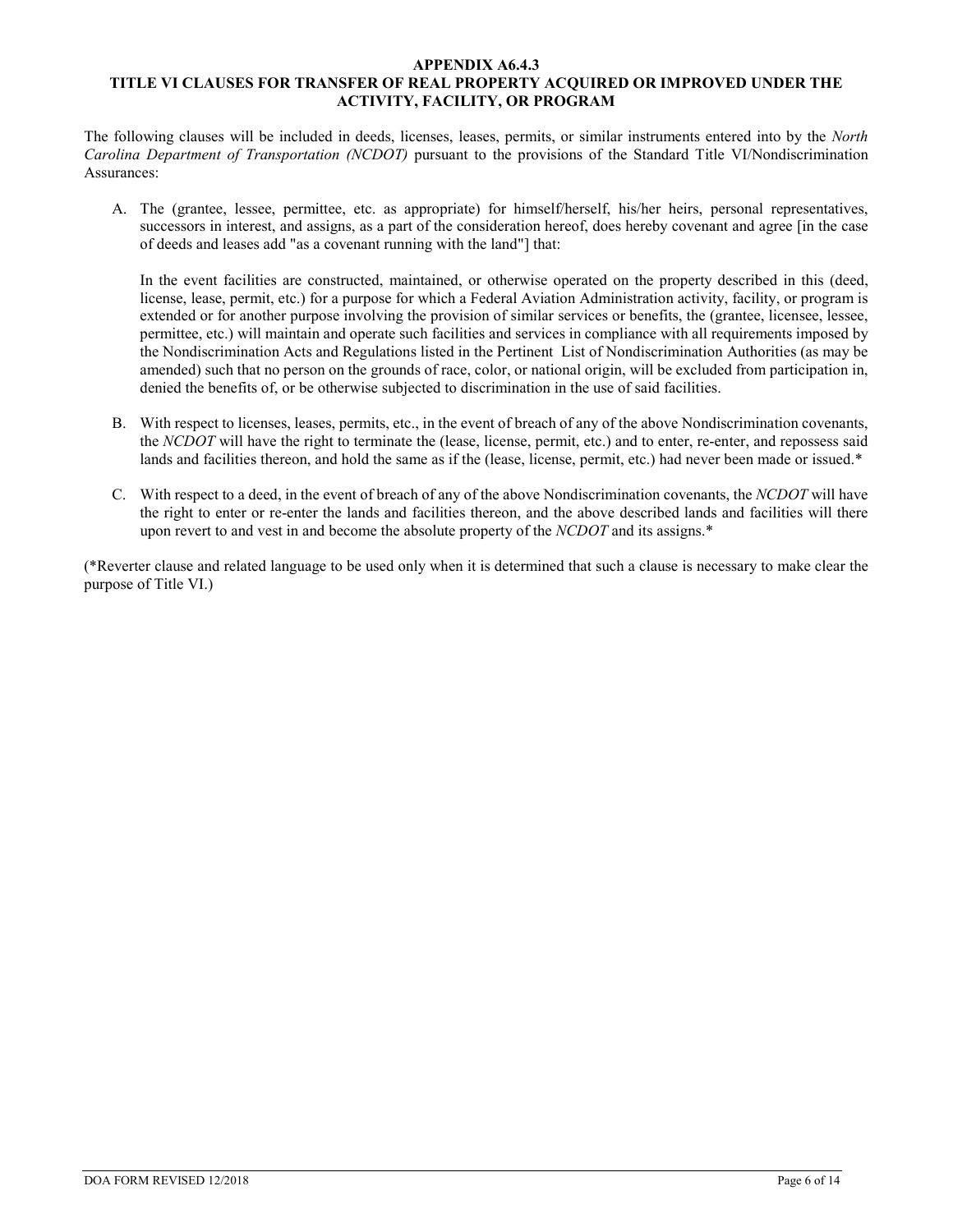#### **APPENDIX A6.4.4 TITLE VI CLAUSES FOR CONSTRUCTION/USE/ACCESS TO REAL PROPERTY ACQUIRED UNDER THE ACTIVITY, FACILITY OR PROGRAM**

The following clauses will be included in deeds, licenses, permits, or similar instruments/agreements entered into by the *North Carolina Department of Transportation (NCDOT)* pursuant to the provisions of the Standard Title VI/Nondiscrimination Assurances.

- A. The (grantee, licensee, permittee, etc., as appropriate) for himself/herself, his/her heirs, personal representatives, successors in interest, and assigns, as a part of the consideration hereof, does hereby covenant and agree (in the case of deeds and leases add, "as a covenant running with the land") that (1) no person on the ground of race, color, or national origin, will be excluded from participation in, denied the benefits of, or be otherwise subjected to discrimination in the use of said facilities, (2) that in the construction of any improvements on, over, or under such land, and the furnishing of services thereon, no person on the ground of race, color, or national origin, will be excluded from participation in, denied the benefits of, or otherwise be subjected to discrimination, (3) that the (grantee, licensee, lessee, permittee, etc.) will use the premises in compliance with all other requirements imposed by or pursuant to the List of Discrimination Acts and Authorities.
- B. With respect to (licenses, leases, permits, etc.), in the event of breach of any of the above nondiscrimination covenants, the *NCDOT* will have the right to terminate the (license, permit, etc., as appropriate) and to enter or re-enter and repossess said land and the facilities thereon, and hold the same as if said (license, permit, etc., as appropriate) had never been made or issued.\*
- C. With respect to deeds, in the event of breach of any of the above nondiscrimination covenants, the *NCDOT* will there upon revert to and vest in and become the absolute property of the *NCDOT* and its assigns. \*

(\*Reverter clause and related language to be used only when it is determined that such a clause is necessary to make clear the purpose of Title VI.)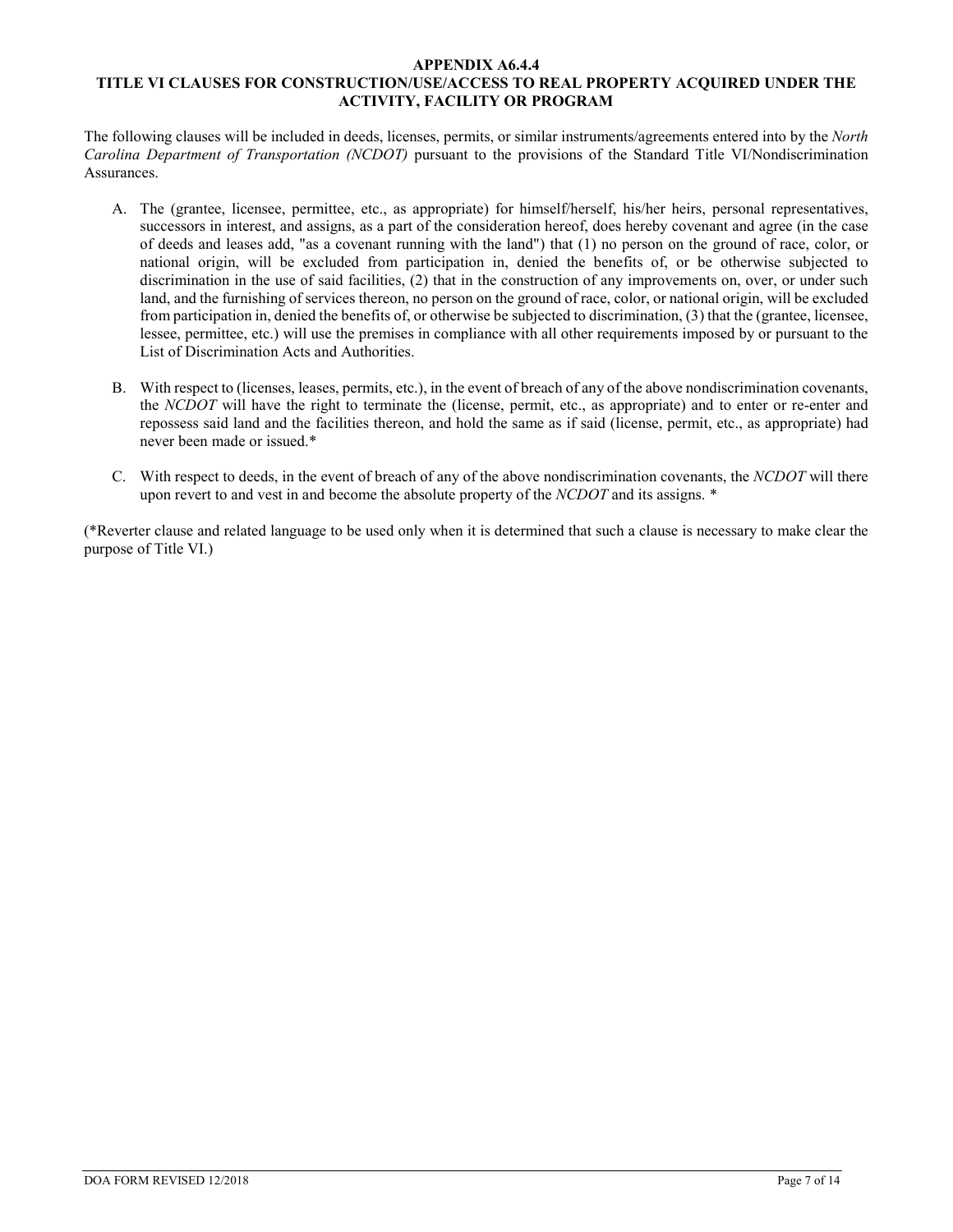#### **APPENDIX A6.4.5 TITLE VI LIST OF PERTINENT NONDISCRIMINATION ACTS AND AUTHORITIES**

During the performance of this contract, the Contractor, for itself, its assignees, and successors in interest (hereinafter referred to as the "Contractor") agrees to comply with the following nondiscrimination statutes and authorities; including but not limited to:

#### **Pertinent Nondiscrimination Authorities**:

- Title VI of the Civil Rights Act of 1964 (42 U.S.C. § 2000d et seq., 78 stat. 252), (prohibits discrimination on the basis of race, color, national origin);
- 49 CFR part 21 (Non-discrimination in Federally-assisted programs of the Department of Transportation— Effectuation of Title VI of the Civil Rights Act of 1964);
- The Uniform Relocation Assistance and Real Property Acquisition Policies Act of 1970, (42 U.S.C. § 4601), (prohibits unfair treatment of persons displaced or whose property has been acquired because of Federal or Federal-aid programs and projects);
- Section 504 of the Rehabilitation Act of 1973, (29 U.S.C. § 794 et seq.), as amended, (prohibits discrimination on the basis of disability); and 49 CFR Part 27;
- The Age Discrimination Act of 1975, as amended, (42 U.S.C. § 6101 et seq.), (prohibits discrimination on the basis of age);
- Airport and Airway Improvement Act of 1982, (49 USC § 471, Section 47123), as amended, (prohibits discrimination based on race, creed, color, national origin, or sex);
- The Civil Rights Restoration Act of 1987, (PL 100-209), (Broadened the scope, coverage and applicability of Title VI of the Civil Rights Act of 1964, The Age Discrimination Act of 1975 and Section 504 of the Rehabilitation Act of 1973, by expanding the definition of the terms "programs or activities" to include all of the programs or activities of the Federal-aid recipients, sub-recipients and contractors, whether such programs or activities are Federally funded or not);
- Titles II and III of the Americans with Disabilities Act, which prohibit discrimination on the basis of disability in the operation of public entities, public and private transportation systems, places of public accommodation, and certain testing entities (42 U.S.C. §§ 12131-12189) as implemented by Department of Transportation regulations at 49 C.F.R. parts 37 and 38;
- The Federal Aviation Administration's Nondiscrimination statute (49 U.S.C. § 47123) (prohibits discrimination on the basis of race, color, national origin, and sex);
- Executive Order 12898, Federal Actions to Address Environmental Justice in Minority Populations and Low-Income Populations, which ensures Nondiscrimination against minority populations by discouraging programs, policies, and activities with disproportionately high and adverse human health or environmental effects on minority and low-income populations;
- Executive Order 13166, Improving Access to Services for Persons with Limited English Proficiency, and resulting agency guidance, national origin discrimination includes discrimination because of Limited English proficiency (LEP). To ensure compliance with Title VI, you must take reasonable steps to ensure that LEP persons have meaningful access to your programs (70 Fed. Reg. at 74087 to 74100);
- Title IX of the Education Amendments of 1972, as amended, which prohibits you from discriminating because of sex in education programs or activities (20 U.S.C. 1681 et seq).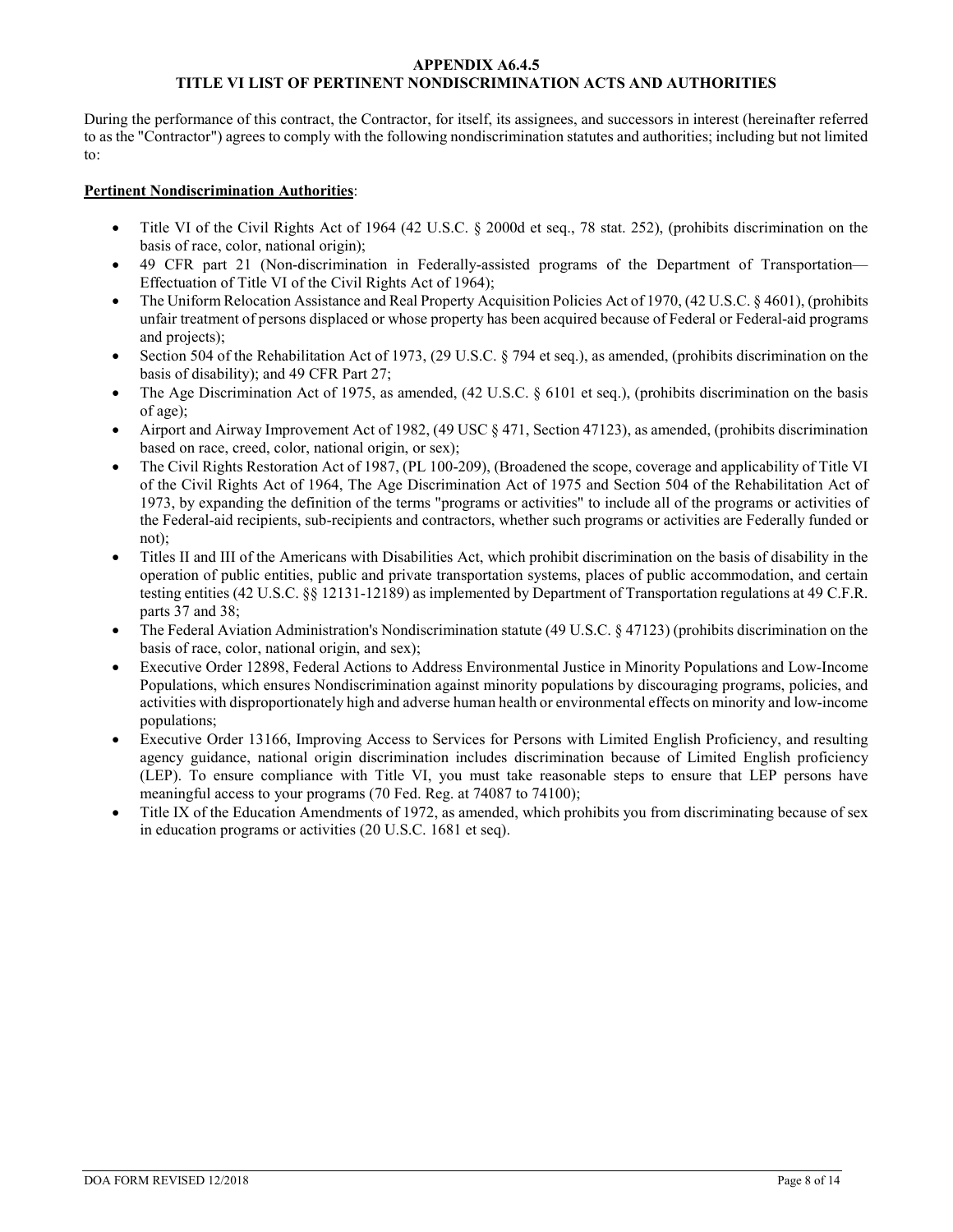THE PARTIES BY LEGALLY BINDING SIGNATURE BELOW HEREBY EXECUTE THIS GRANT AGREEMENT THE DAY AND YEAR FIRST WRITTEN BELOW:

## **NORTH CAROLINA DEPARTMENT OF TRANSPORTATION:**

| BY:<br>(SEAL)                                                                                                                                                                                                                                  |
|------------------------------------------------------------------------------------------------------------------------------------------------------------------------------------------------------------------------------------------------|
| Deputy Secretary for Multi-Modal Transportation or Designee                                                                                                                                                                                    |
| <u> 1989 - An Dùbhlachd ann an Dùbhlachd ann an Dùbhlachd ann an Dùbhlachd ann an Dùbhlachd ann an Dùbhlachd ann </u><br>DATE:                                                                                                                 |
|                                                                                                                                                                                                                                                |
|                                                                                                                                                                                                                                                |
| <b>AUTHORIZED SIGNATURE FOR SPONSOR</b>                                                                                                                                                                                                        |
| (Approving Authority Board Member or Local Governing Official):                                                                                                                                                                                |
|                                                                                                                                                                                                                                                |
| SIGNED: <b>Example 2019</b> SIGNED:                                                                                                                                                                                                            |
| (SEAL)                                                                                                                                                                                                                                         |
| TITLE: <u>Andrea Alexander and Alexander and Alexander and Alexander and Alexander and Alexander and Alexander and Alexander and Alexander and Alexander and Alexander and Alexander and Alexander and Alexander and Alexander a</u>           |
|                                                                                                                                                                                                                                                |
|                                                                                                                                                                                                                                                |
|                                                                                                                                                                                                                                                |
|                                                                                                                                                                                                                                                |
| <b>AUTHORIZED SIGNATURE FOR CO-SPONSOR (if Required)</b>                                                                                                                                                                                       |
| (Approving Authority Board Member or Local Governing Official):                                                                                                                                                                                |
|                                                                                                                                                                                                                                                |
| SIGNED: <u>New York and the second the second the second the second the second the second the second the second the second the second the second the second the second the second the second the second the second the second th</u><br>(SEAL) |
|                                                                                                                                                                                                                                                |
| <u> 1989 - Johann Barn, mars ar breithinn ar breithinn ar breithinn ar breithinn ar breithinn ar breithinn ar br</u><br>TITLE:                                                                                                                 |
|                                                                                                                                                                                                                                                |
| <u> 1989 - Jan Barnett, mars et al. 1989 - Anna anno 1989.</u><br>DATE:                                                                                                                                                                        |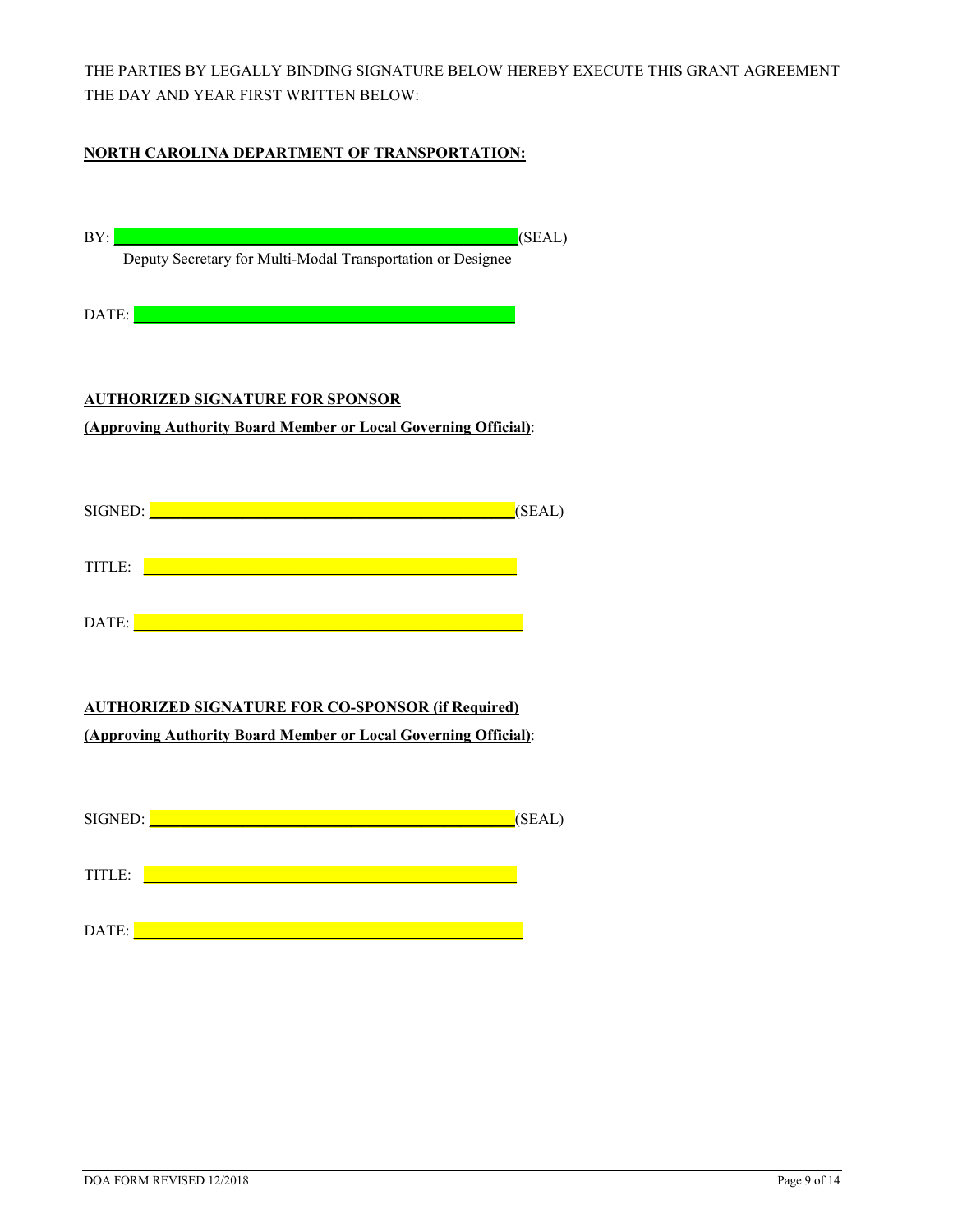#### **SECTION A**: **SPONSOR'S ASSURANCES: GENERAL CONDITIONS**

A-1. The Sponsor certifies that it holds fee simple title to the property on which this project is to be constructed. In the event any work is proposed on property which has an easement or lease in the Sponsor's name, the Sponsor agrees that it will comply with the Division's conditions and receive written approval prior to any construction on such lease or easements. This condition does not apply to planning projects.

A-2. The Sponsor agrees to operate the Airport for the use and benefit of the general public and shall not deny reasonable access to public facilities by the general public per G.S. § 63-65.

A-3. The Sponsor agrees to operate, maintain, and control the Airport in a safe and serviceable condition for a minimum of twenty (20) years following the date of this Agreement and shall immediately undertake, or cause to be undertaken, such action to correct safety deficiencies as may be brought to its attention by the Department.

A-4. The Sponsor agrees that any land purchased, facilities constructed, or equipment acquired under this Agreement shall not be sold, swapped, leased, or otherwise transferred from the control of the Sponsor without written approval of the Department.

A-5. The Sponsor agrees that the state share of any land purchased, facilities constructed, or equipment acquired under this Agreement shall be credited to the Department in a manner acceptable to the Department in the event such land, facilities, or equipment are subsequently disposed of through sale or lease.

A-6. Insofar as it is within its power and reasonable, the Sponsor shall, either by the acquisition and retention of property interest, in fee or easement, or by appropriate local zoning action, prevent the construction of any object which may constitute an obstruction to air navigation under the appropriate category of Federal Air Regulation Part 77, 14 CFR 77.

A-7. Insofar as it is within its power and reasonable, the Sponsor shall restrict the use of land adjacent to or in the immediate vicinity of the airport to activities and purposes compatible with normal airport operations, including landing and taking off of aircraft, and the noise produced by such operations by adoption of zoning laws, by acquisition and the retention of property interest, in fee or easement.

A-8. Terminal building spaces constructed under this Agreement shall be for the use of the general public. The Sponsor agrees that it will not use any space so constructed for private use, or charge fees for the use of such space, without the written approval of the Division.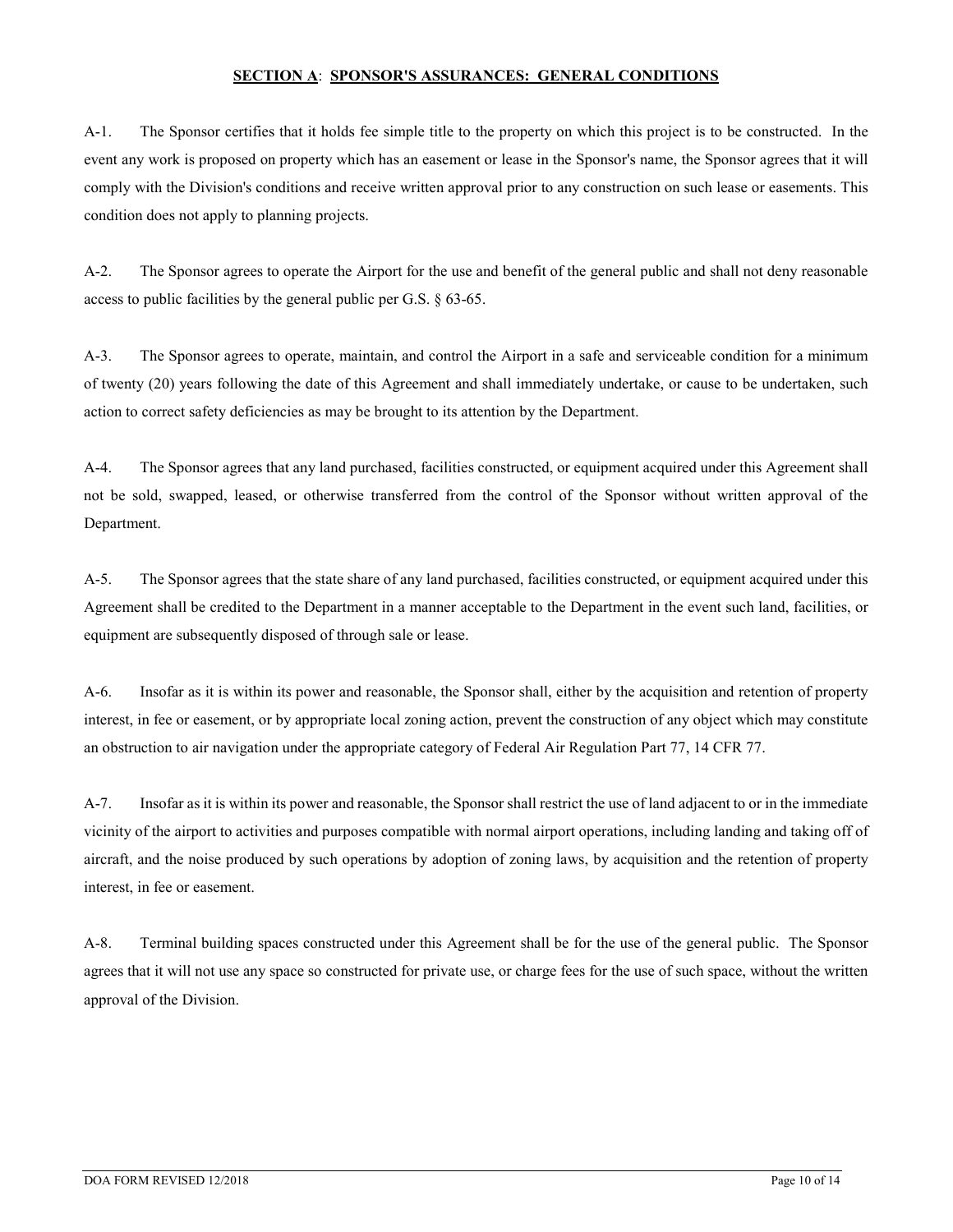#### **SECTION B: SPONSOR'S ASSURANCES: PROJECT ADMINISTRATION**

B-1. It is the policy of this State to encourage and promote participation by the Disadvantaged Business Enterprise Program (MBE and WBE) in contracts let by the Department pursuant to G.S. § 136-28.4 for the planning, design, preconstruction, construction, alteration, or maintenance of State transportation infrastructure construction and in the procurement of materials for these projects. All State agencies, institutions, and political subdivisions shall cooperate with the Department of Transportation and among themselves in all efforts to conduct outreach and to encourage and promote the use of disadvantaged minority owned and women owned businesses in these contracts. This is designed to ensure DBE's have maximum opportunity to participate in performance of NCDOT contracts let using state funding. The Sponsor assures and certifies with respect to this Agreement that they will pursue these requirements as stipulated by the Department in the advertising, award, and administration of all contracts, and require the same for all contractors, subrecipients, or subcontractors. The DBE Program is governed by G.S. § 136-28.4 and administered in accordance with Title 19A Chapter 02 Subchapter D Section .1101 - .1112 of the North Carolina Administrative Code.

B-2. The Sponsor shall submit draft plans and specifications, or approved alternate, for the project for review by the Division prior to advertising for bids on the Project. Should bids not be required on the project, the Sponsor shall submit a detailed scope of work and estimated costs prior to requesting "Project Concurrence and Notice to Proceed" form for undertaking the project. All plans (and alternate) shall be supported by engineer's report. A list of deliverables from the Sponsor to the Division will be communicated with the Airport Project Manager.

B-3. Bids will be taken in accordance with G.S. § 143-129. The Division will approve or disapprove the Sponsor's request to employ a specific contractor. Sponsor will be directly notified of approval.

B-4. All contractor(s) who bid or submit proposals for contracts in connection with this project must submit a statement of non-collusion to the Sponsor.

B-5. Unless otherwise approved by the Division, the Sponsor shall not commence construction or award construction contracts on the project until a "Grant Execution and Notice to Proceed" is provided by the Division.

B-6. The Sponsor shall submit to the Division quarterly status reports (AV-502) according to the following schedule for periods ending: March 31, June 30, September 30 and December 31.

B-7. The Sponsor shall notify the Division of any significant issues, meetings, audits, or inspections concerning this project involving the Sponsor, contractor(s), consultant(s), and/or any interested parties.

B-8. The Sponsor shall notify the Division within thirty (30) days of completion of all work performed under this Agreement.

B-9. It is the policy of the Department not to award funds to contractors who have been removed from the Department's list of pre-qualified bidders without subsequent reinstatement. Therefore, no state funds will be provided for any work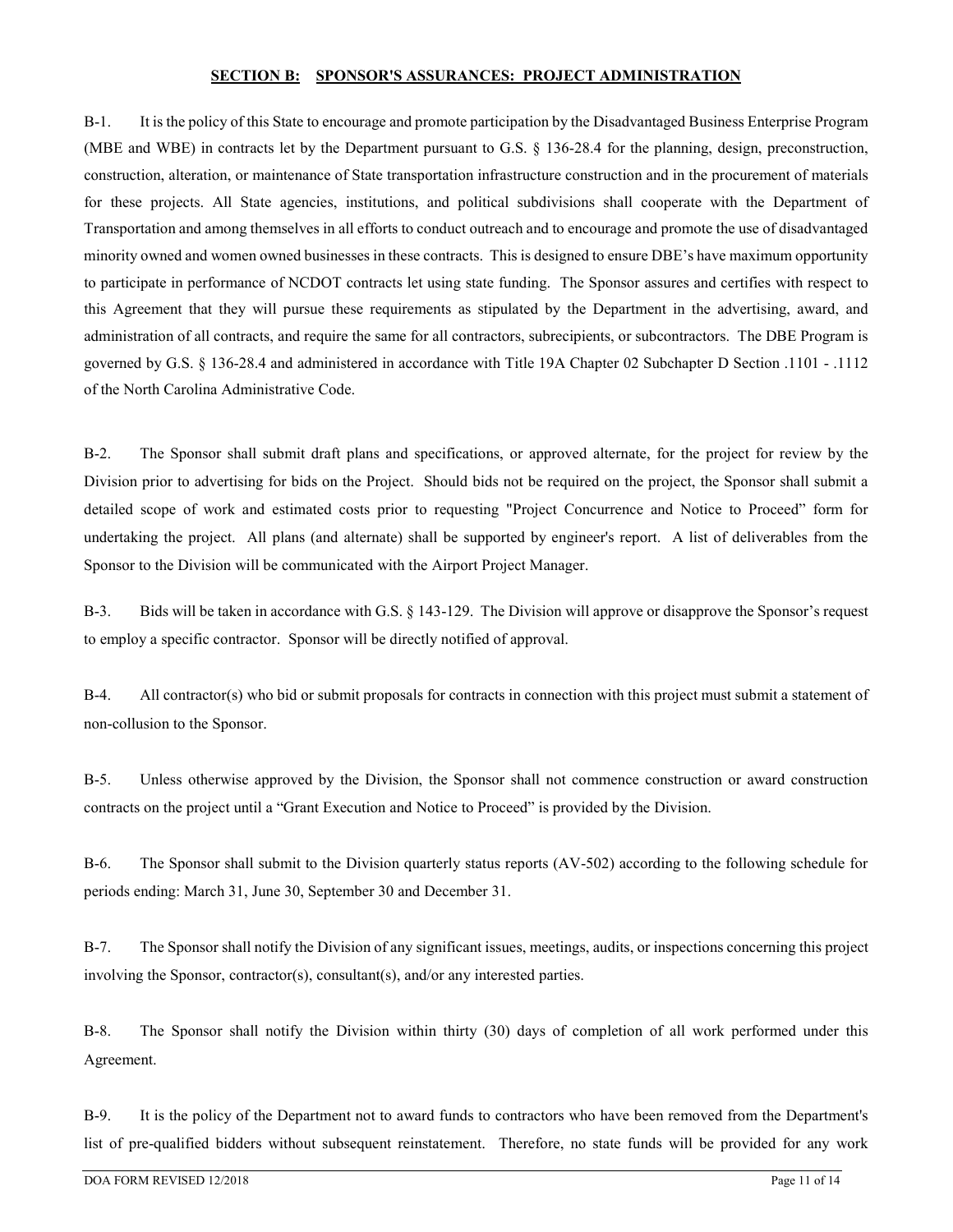performed by the contractor(s) or sub-contractor(s) which have been removed from the Department's list of pre-qualified bidders without subsequent reinstatement as of the date of the signing of the construction contract. It shall be the responsibility of Sponsor to ensure that only properly qualified contractors are given construction contracts for work.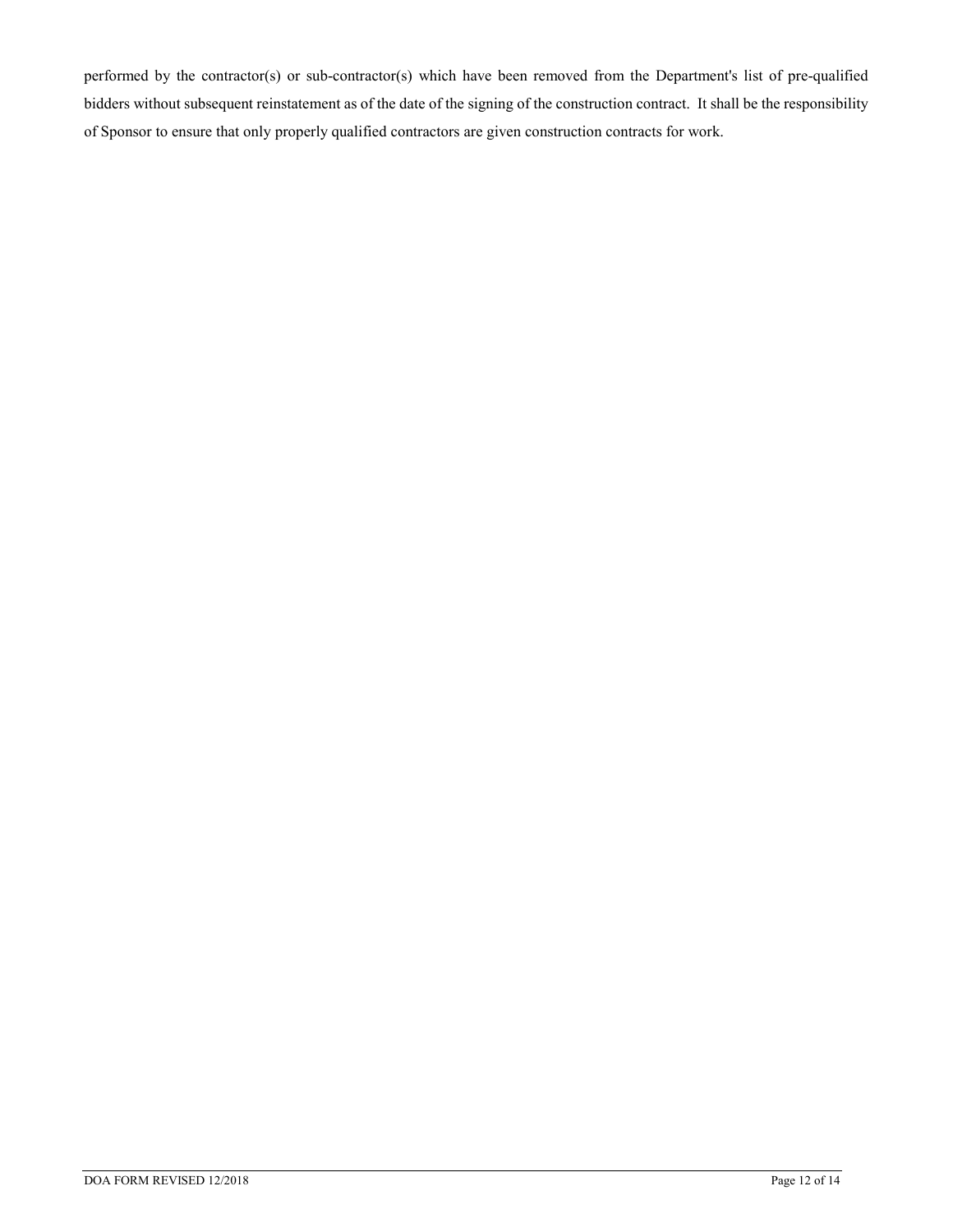#### **SECTION C: SPONSOR'S ASSURANCES: PROJECT ACCOUNTING AND PAYMENT**

C-1. The Sponsor shall record all funds received under this Agreement and shall keep the same in an identifiable project account. The Sponsor, and his contractor(s) and/or consultant(s), shall maintain adequate records and documentation to support all project costs incurred under this Agreement. All records and documentation in support of the project costs must be identifiable as relating to the project and must be allowable costs only. Allowable costs are defined as those costs which are allowable under this Agreement and the approved project budget. Acceptable items of work are those referenced in the *North Carolina Airports - Program Guidance Handbook* and North Carolina General Statutes.

C-2. The Sponsor shall maintain all books, documents, papers, accounting records, and such other evidence as may be appropriate to substantiate costs incurred under this Agreement. Further, the Sponsor shall make such materials available at its office at all reasonable times during the contract period and for five (5) years from the date of final payment under this Agreement for inspection and audit by the Division.

C-3. In accordance with the Compliance Supplement based on the requirements of the 1996 Amendments and 2 CFR Part 200, Subpart F, which provide for the issuance of a compliance supplement to assist auditors in performing the required audits, the Sponsor shall arrange for an independent financial and compliance audit of its fiscal operations. The Sponsor shall furnish the Department with a copy of the independent audit report within thirty (30) days of completion of the audit report, but not later than nine (9) months after the Sponsor's fiscal year ends.

C-4. Payment of the funds obligated under this Agreement shall be made in accordance with the following schedule, unless otherwise authorized by the Division:

A. Payments from the Division to the Sponsor are made on an advance or a reimbursement basis.

B. If an advance payment is received, the Sponsor must pay all contractors/vendors within 3 business days of receipt of the Division's advance payment and provide proof payment.

C. Reimbursement must be requested by the Sponsor within 60 days after issuing payment to the vendor. If the expense was incurred before the agreement was executed and was in the approved project budget, reimbursement must be requested within 60 days of an approved grant agreement.

C-5. The Sponsor may make application to the Division for a corresponding increase if, after the acceptance of the project by the Division, the final State share of approved eligible project costs is more than the amount of State funds obligated for the project. This increase will be considered for funding in accordance with their relative priority versus other applications for available State funds. The Division's ability to provide additional funding is contingent upon the availability of appropriated funds from which payment can be made. There is no legal liability on the part of the Division for any payment above this amount unless and until the Sponsor receives notice of availability confirmed in a written modification by the Division.